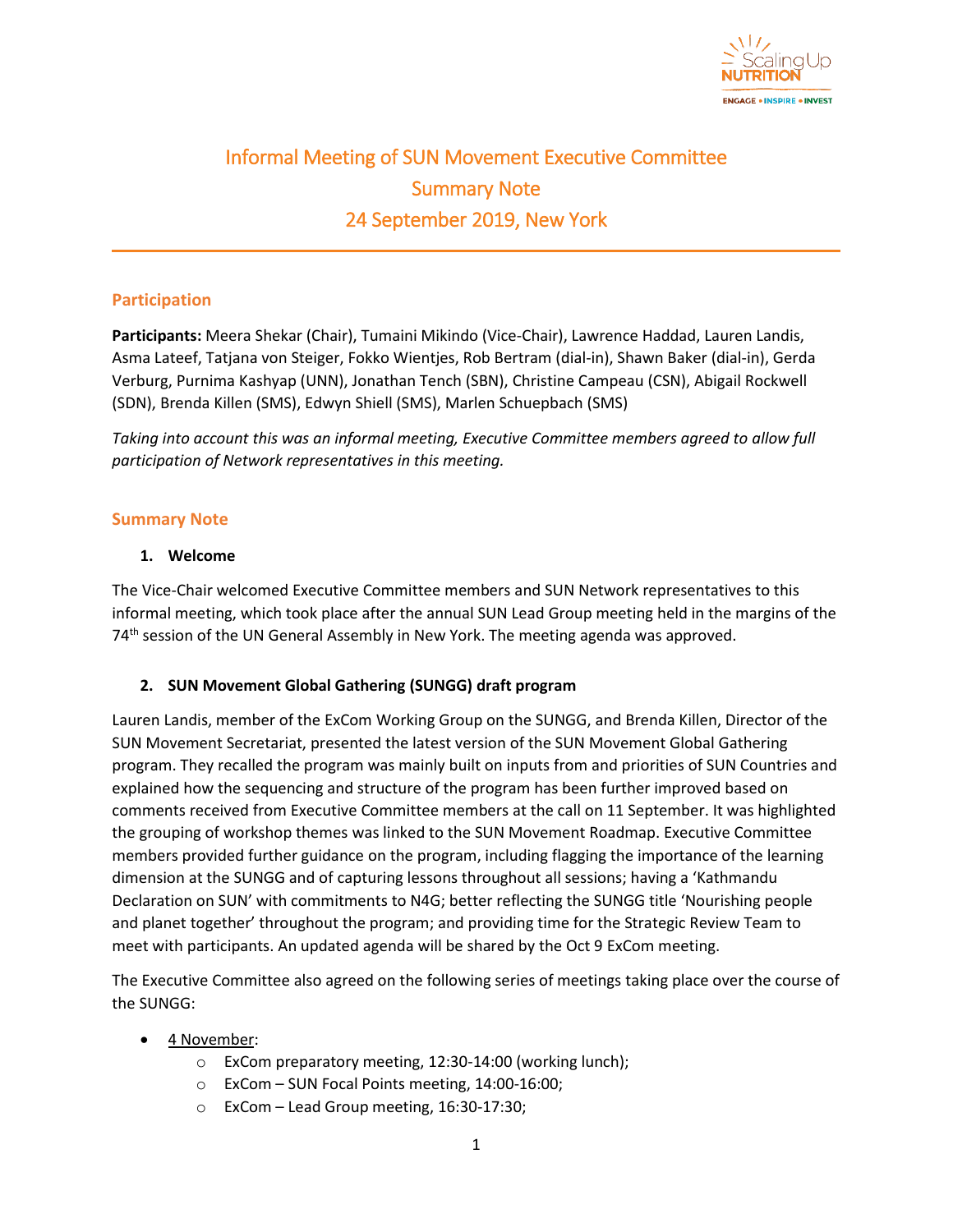- 5 November:
	- o ExCom SUN Civil Society Network meeting, 07:30-08:30;
	- o ExCom SUN Business Network meeting, 17:15-18:15;
- 6 November:
	- o ExCom SUN Donor Network meeting, 07:30-08:30;
	- o ExCom UN Network for SUN meeting, 17:15-18:15;
- 7 November:
	- o ExCom Joint Network meeting, 12:45-13:45;
	- o ExCom SUNGG Debrief, 16:00-17:00;
- <u>8 November:</u>
	- $\circ$  ExCom Strategic Review Team 4 Network Facilitators meeting on future of SUN Movement, 9:00-12:00.

The Executive Committee will provide guidance to Networks (by 4 October 2019) on the format for their annual reporting to ExCom at the SUNGG.

### **3. Outcomes SUN Lead Group meeting**

At its annual meeting in the morning of 24 September 2019, the SUN Lead Group met for the first time in its new composition. The Lead Group expressed strong commitment for a third phase of the SUN Movement from 2021-2025, and individual members made commitments on how they will support the SUN Movement in the coming year and lead from where they stand. The Executive Committee will be expected to step up in governance – as reflected in the ExCom retreat outcomes in January 2019 – and it discussed how Lead Group members can be held to account on their commitments.

#### **4. Exchange with Strategic Review Team**

Deborah Rugg and David Hales from the Strategic Review Team joined. The purpose of this session was to discuss how the Executive Committee can facilitate interaction between the Strategic Review Team and SUN stakeholders to ensure the different voices of the Movement are heard. In coming weeks, the Strategic Review Team will speak with Lead Group and ExCom members, Network Facilitators, SUN Movement Secretariat, UNOPS and other SUN Movement stakeholders. The team is currently finalizing the priority country list for the Strategic Review, and will meet SUN Country delegations and other stakeholder groups at the SUNGG in Nepal. Time will be allocated during the SUN GG for each of these meetings.

The Strategic Review Team stressed it is important to them to prepare a good end outcome that is useful for the Movement. The Strategic Review report will offer several options on the future of the SUN Movement, each outlining pros and cons. After reviewing the options, the Executive Committee will provide a recommendation to the Lead Group for approval. The point was raised that the end process to move from the options to the final decision on the direction of the SUN Movement for the period 2021- 2025 should be further defined. This issue will be on the agenda of the next ExCom call on 9 October.